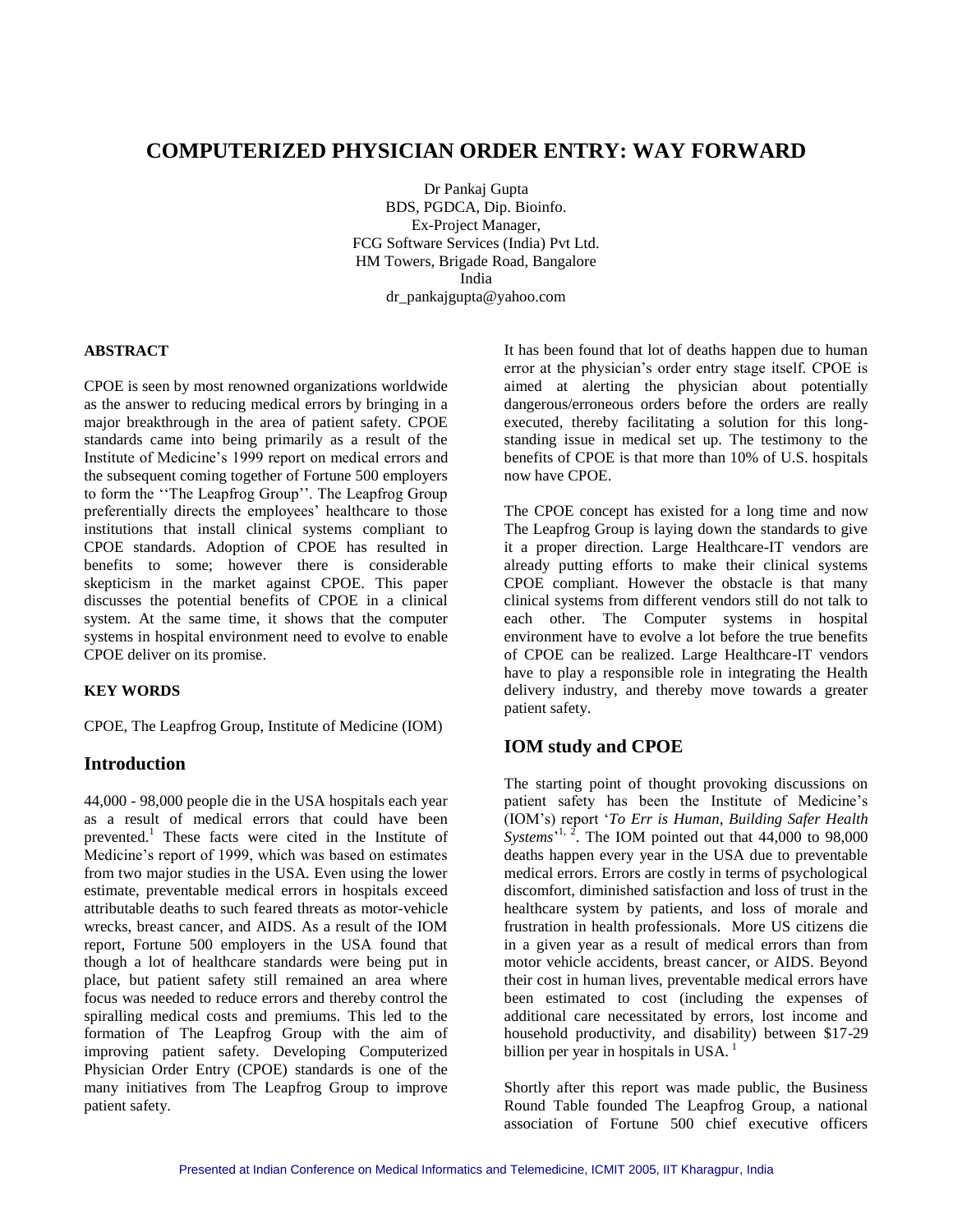(CEOs). The Leapfrog Group focuses on 3 main areas of patient safety — CPOE, ICU Staffing and Evidence based hospital referrals. The Leapfrog Group was created to ‗‗help save lives and reduce preventable medical mistakes by mobilizing employer purchasing power to initiate breakthrough improvements in the safety of health care and by giving consumers information to make more informed hospital choices.'' <sup>2</sup>

The intent of The Leapfrog Group is to preferentially direct their corporate members' health care to those organizations that adhere to patient safety standards specified in the guideline documents based primarily on the IOM report<sup>2</sup>.

The IOM study has had its fair share of criticism especially from the physicians. However it has been the principal argument for the push for adoption of patient safety standards like CPOE.

### **What is CPOE?**

Computer physician order entry (CPOE) systems are electronic prescribing systems that intercept errors when they most commonly occur — at the time medications are ordered. With CPOE, physicians enter orders into a computer rather than on paper; these orders are then integrated with patient information, including laboratory and prescription data. The order sets are automatically checked for inappropriate/dangerous orders before they are executed. Over a period of time many clinical decision support systems have come out with CPOE concepts. However, The Leapfrog Group has now laid down a set of standards for the computer programs for alerting health care providers to potentially harmful therapeutic decisions before orders are processed.

The Leapfrog Group includes the following language in their CPOE Fact sheet. "In order to fully meet Leapfrog's CPOE Standard, hospitals must:

- 1. Assure that physicians enter at least 75% of medication orders via a computer system that includes prescribing-error prevention software;
- 2. Demonstrate that their in-patient CPOE system can alert physicians of at least 50% of common, serious prescribing errors, using a testing protocol now under development by First Consulting Group and the Institute for Safe Medication Practices;
- 3. Require that physicians electronically document a reason for overriding an interception prior to doing so." $3$

### **Why CPOE?**

One of the IOM report's main conclusions is that the majority of medical errors do not result from individual recklessness or the actions of a particular group – this is not a "bad apple" problem. More commonly, errors are caused by faulty systems, processes, and conditions that led people to make mistakes or fail to prevent them.  $<sup>1</sup>$ </sup>

Errors happening due to illegibility of Physician notes in the clinical setting have been a long-standing and ever present complaint from the paramedical staff (pharmacists, nurses & other ancillary staff). Electronic Medical Records (EMR) solves the illegible physician notes issue to a large extent. However, EMR leaves scope for human error at the stage of physician order entry itself. This is where CPOE standards fill the gap to prevent erroneous or dangerous orders to get past the Physician stage.

Mistakes can be best prevented by designing the healthcare systems in a way that makes it more difficult for people to do something wrong and easier for them to do it right. Medication process provides an example where implementing better systems will yield better human performance and reduce errors.

### **CPOE Evolution**

Decentralized and fragmented nature of healthcare delivery system has been the oft-cited problem that has contributed to medical errors. When patients see multiple providers in different settings, none of whom have access to complete information, it becomes easier for things to go wrong.<sup>1</sup> Fully integrated Hospital IT infrastructure, EMR, and computer based data capture and data storage are pre-requisites for institutionalizing CPOE standards.

Computer systems have evolved in the hospital environment over a period of time. The early computer systems in the hospitals were essentially stand-alone islands of patient data that could not communicate with other systems in the same department, let alone the other systems in the hospital.

Nowadays, most hospitals are investing time and effort for integrating various stand-alone systems across departments to reduce errors during double entry of patient data and enable physician order execution in near real-time.

Fig. 1 below shows that the computer systems in hospitals are evolving from stand-alone data collection mode to an integrated healthcare enterprise (IHE). Once the systems are integrated the stage is set to institutionalize CRM (consumer relationship management), evidence based medicine and the topmost layer of patient safety-- CPOE.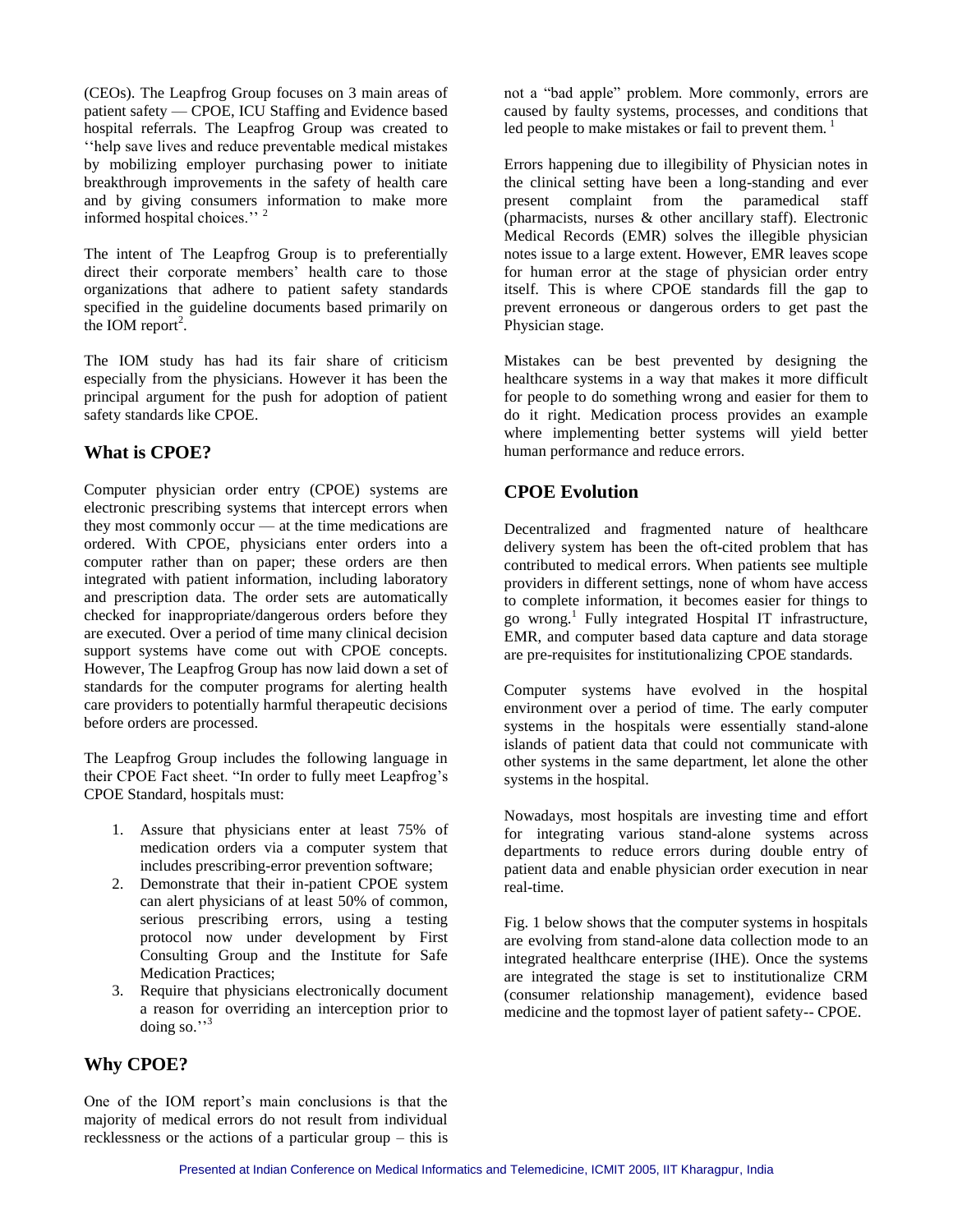

Fig 1: Evolution of CPOE

Today all of the large clinical systems vendors are making sincere efforts to make their own products CPOE compliant. However the reality is that the hospital can have islands of computer systems installed/ built at various periods of time by different product vendors. Large Healthcare-IT vendors have to come out of business silos and move to open standards to help Health delivery industry for integrating the stand-alone systems and tiding over the chasm. Only then, true CPOE can be implemented enterprise wide.

### **CPOE Alerts**

CPOE standards recommend that alerts be given to the Physician for basic to expert level warnings. The range of alerts varies from the drug allergy and drug overdose (basic alert) to contraindication based on individual's laboratory studies (expert alert).

Basic level alerts are simple alerts for allergy to penicillin and overdose of antihistamine. Whereas alerts for unusual drop in blood clotting time and prothrombin laboratory values in patient's charts due to increasing dose of anticoagulant like warfarin is an expert level alert.

Alerts need a huge enterprise-wide knowledge base to operate in the backend. Some of the medical knowledge is readily available whereas some of it is still state, region and hospital specific. Expert/ Advance level alerts e.g. drug-lab-document alert will need data from across different hospital systems. These systems need to be integrated to yield full benefits of CPOE.

# **Potential Benefits of CPOE**

CPOE systems can be remarkably effective in reducing the rate of serious medication errors. A study led by David Bates MD, Chief of General Medicine at Boston's Brigham and Women's Hospital, demonstrated that CPOE reduced error rates by 55% — from 10.7 to 4.86 events per 1000 patient days. Preventable ADEs declined 17% from 4.69 to 3.88 per 1000 patient days, while nonintercepted potential ADEs declined 84% from 5.99 to 0.98 per 1000 patient days. The prevention of errors was attributed to the CPOE system's structured orders and medication checks.3,4

CPOE has paid other dividends. Length of stay at Wishard Memorial Hospital in Indianapolis fell by 0.9 days, and hospital charges fell by 13% after implementation of CPOE. A recent study at Ohio State University also identified substantial reductions in pharmacy, radiology, and laboratory turn-around times, and there was a reduction in length of stay in one of the two hospitals studied. $3$ 

Some of the benefits of CPOE include:

- Prompts that warn against the possibility of drug interaction, allergy, overdose etc.
- Accurate, current information that helps physicians prescribe the new drugs as they are introduced into the market
- Drug-specific information that eliminates  $\bullet$ confusion among drug names that sound alike
- Improved communication between physicians and pharmacists
- Reduced healthcare costs and hospital stay due to  $\bullet$ improved efficiencies.

# **CPOE Evaluation application by FCG**

First Consulting Group (FCG) had developed the methodology to help hospitals evaluate whether their CPOE systems meet the Leapfrog CPOE standards. Now FCG has also developed the CPOE evaluation application for The Leapfrog Group. This web-based application is expected to be used by 5000 hospitals across US to test their CPOE compliance.

# **Flip Side of CPOE**

Physicians and medical staff need real time access to data that is relevant to the case at hand. They need to be able to record a maximum amount of information in a minimum amount of time and in such a way that it is most useful to other health care professionals involved in the handling of this patient. It is totally unacceptable if the alerts do not appear real time and increases the physician's time per patient.

Decision support systems also suffer from the problem of an overdose of reminders, alerts, or warning messages. This delay can be dangerous in emergency situations. CPOE compliant systems are infamous for "...causing cognitive overload by overemphasizing structured and 'Complete' information entry" <sup>5</sup>.